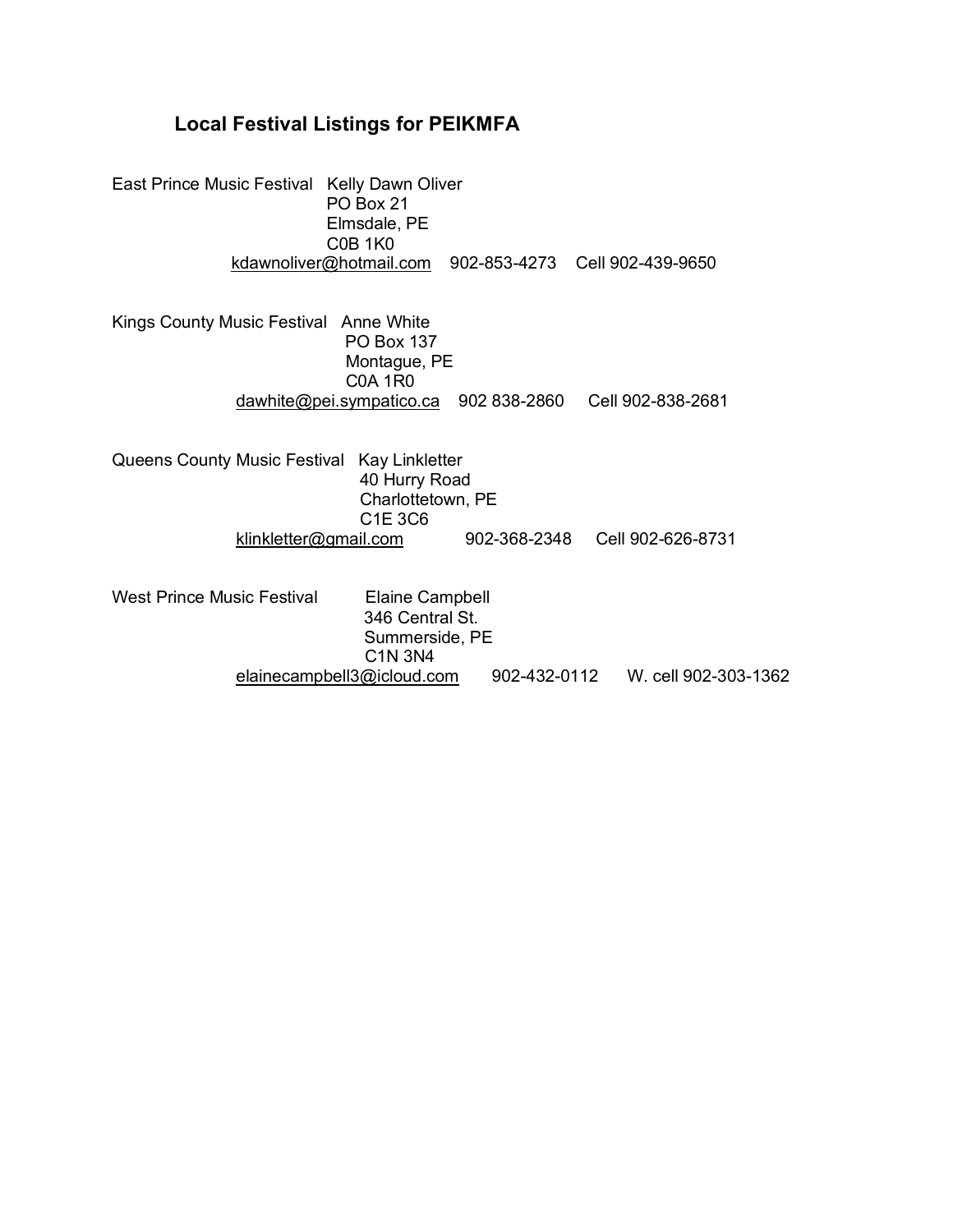## **Executive for PEI Kiwanis Music Festival Association**

President Sue Irvine 44 Prince Charles Drive Charlottetown, PE C1A 3C2 [sueirvine13@gmail.com](mailto:sueirvine13@gmail.com) 902-892-3311 Cell 902-314-0008 Past President Fran McBurnie 815 Roseberry Rd. Belfast, PE C0A 1A0 [mcburnie@gmail.com](mailto:mcburnie@gmail.com) 902-969-0750 Secretary Kay Linkletter 40 Hurry Road Charlottetown, PE C1E 3C6 [klinkletter@gmail.com](mailto:klinkletter@gmail.com) 902-368-2348 Cell 902-626-8731 Treasurer Rachel Sentner 820 Crabbe Rd. Springvale, PE C1E 0L8 [rachelsentner@gmail.com](mailto:rachelsentner@gmail.com) 902-393-8504 **Directors:** East Prince Music Festival Kelly Dawn Oliver PO Box 21 Elmsdale, PE C0B 1K0 [kdawnoliver@hotmail.com](mailto:kdawnoliver@hotmail.com) 902-853-4273 Cell 902-439-9650 Kings County Music Festival Anne White PO Box 137 Montague, PE C0A 1R0 [dawhite@pei.sympatico.ca](mailto:dawhite@pei.sympatico.ca) 902 838-2860 Cell 902-838-2681 Queens County Music Festival Kay Linkletter 40 Hurry Road Charlottetown, PE C1E 3C6 [klinkletter@gmail.com](mailto:klinkletter@gmail.com) 902-368-2348 Cell 902-626-8731